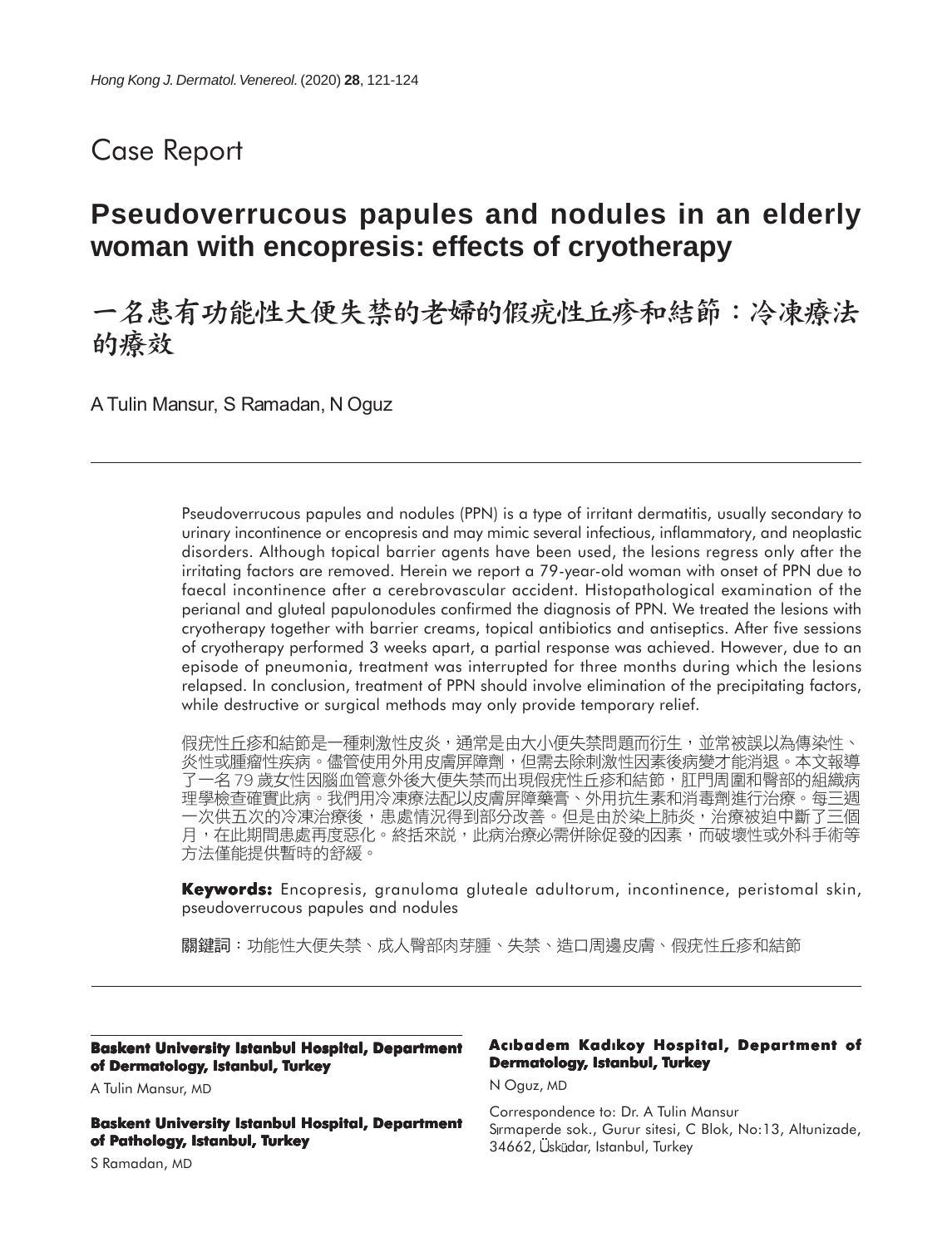## **Introduction**

Pseudoverrucous papules and nodules (PPN) is a type of irritant dermatitis, usually secondary to urinary incontinence or encopresis. It may mimic several infectious, inflammatory, and neoplastic disorders. Despite treatment with topical barrier agents, the lesions regress only after the irritating factors have been eliminated. Herein we report the effects of cryotherapy in an elderly patient with PPN.

### **Case report**

A 79-year-old woman was referred to our outpatient clinic for perianal and gluteal lesions of four months duration. The past medical history included colon carcinoma treated with surgery 22 years previously, hypertension, and left hemiparesis four months earlier. She was bedridden with a chronic indwelling urinary catheter, and had faecal incontinence, and required diapers.

Dermatological examination revealed erythematous or grayish-violaceous papulonodules on the medial gluteal and perianal regions. The lesions were closely grouped and coalesced into large plaques

surrounded by erythema. Some of the nodules were superficially eroded (Figure 1).

Laboratory investigations revealed mild anaemia (Hb: 11.5 g/dL, reference range: 11.9 to 14.9, Hct: 34.6%, reference range: 35.5 to 44.2), hypoproteinaemia (total protein: 6.30 gn/dL, reference range: 6.4 to 8.2, albumin 3 g/dL, reference range: 3.4 to 5), and haematuria, pyuria, nitrite positivity on urinalysis. Other blood tests including fasting blood glucose, HbA1c, creatinine, blood urea nitrogen, transaminases, electrolytes, lactate dehydrogenase, ferritin, cholesterol panel, triglyceride, calcium, phosphorous, and C-reactive protein were within normal limits. Abdominal ultrasonography was normal except meteorism, and bilateral grade I increase in echo intensity of renal parenchyma.

Histopathological examination showed prominent hyperkeratosis, parakeratosis, spongiosis, and irregular acanthosis. Koilocytic and dysplastic changes were not present. Mononuclear inflammatory infiltrate composed of lymphocytes and plasmocytes, and dilated vascular spaces scattered irregularly were present in dermis (Figure 2). PAS stain showed no fungi, and immunostaining for anti-human papillomavirus (HPV) (Clone K1H8) was negative.



**Figure 1. Figure 1.** Perianal and gluteal erosive papulonodules forming plaques.



**Figure 2. Figure 2.** Hyperkeratosis, prominent acanthosis, mononuclear inflammatory infiltrate, and dilated vessels. (H&E, original magnification x40).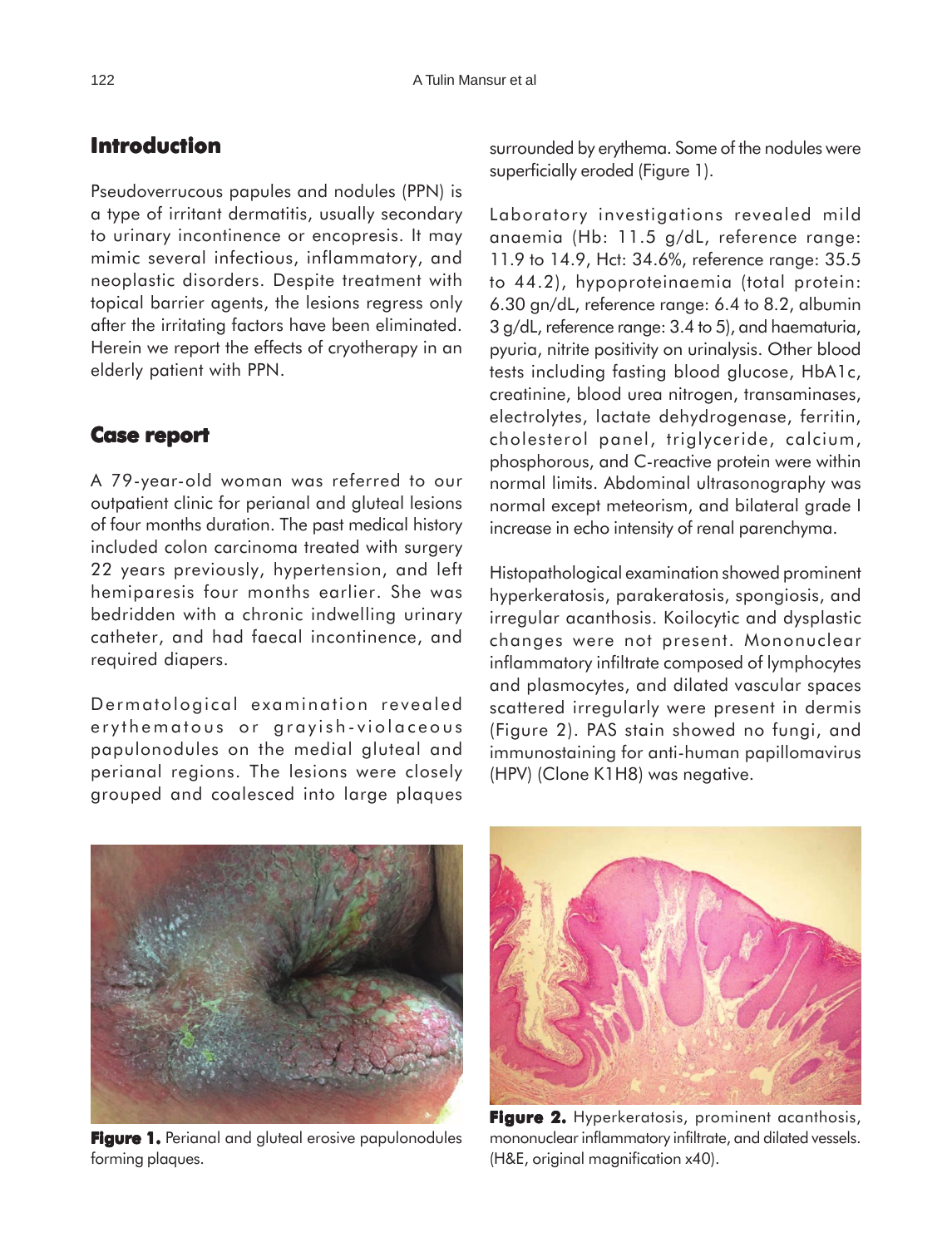A diagnosis of PPN secondary to chronic irritation from faeces was made. The patient refused colostomy. After treatment with five sessions of cryotherapy performed three weeks apart, in addition to zinc oxyde ointment, topical antibiotics, and antiseptics, a partial response was achieved (Figure 3). The treatment was then interrupted as the patient was hospitalised for pneumonia. During this period, topical treatment was also not properly applied. Three months after her last visit, there was a relapse of some papulonodules (Figure 4).

### **Discussion**

Pseudoverrucous papules and nodules is also known as "granuloma gluteale adultorum" (the counterpart of granuloma gluteale infantum in adults), "diaper area granuloma of the aged", "erosive papulonodular dermatosis", and "pseudoverrucous papules and nodules with urostomies and colostomies".<sup>1</sup> It is characterised by grayish or erythematous, verrucous papules, plaques and nodules, which may be erosive in some areas, in the genitoanal and peristomal sites. $1,2$ 

The most important aetiopathogenetic factor of PPN is a persistent moist environment due to repeated or continuous contact with liquid stool or urine. Persistent overhydration and the resultant maceration increases the vulnerability of the skin to irritants.<sup>1</sup> Occlusion due to nylon or cloth diapers, contact with detergents, starch, powder, halogenated steroids or benzocaine, *Candida* infection, and urinary infection are also suggested contributing pathogenetic factors.3,4 PPN has been reported in association with urethral-vaginal fistula,<sup>5</sup> cloacal atresia,<sup>6</sup> colo-anal anastomosis for Hirschsprung disease, $^7$  urostomies and colostomies, $^8$ and chronic faecal incontinence secondary to occult spinal dysraphism.<sup>2</sup>

Our patient had no colostomy, or urostomy and urine contact was limited due to the urinary catheter. There was no evidence of *Candida* infection, and she had not been treated with topical steroids. However, she experienced frequent stool leakage especially after her past cerebrovascular accident.

In line with the diagnosis of PPN, a type of irritant contact reaction, histopathological examination showed reactive epidermal hyperplasia with marked acanthosis, altered cornification with parakeratosis, hypogranulosis, and pale keratinocytes in the epidermis.

In the differential diagnosis, several dermatoses, infections and neoplasias may be considered



**Figure 3.** After treatment, the area of involvement was decreased and the lesions were flattened.



**Figure 4.** Regrowth of the lesions after 3 months of treatment interval.